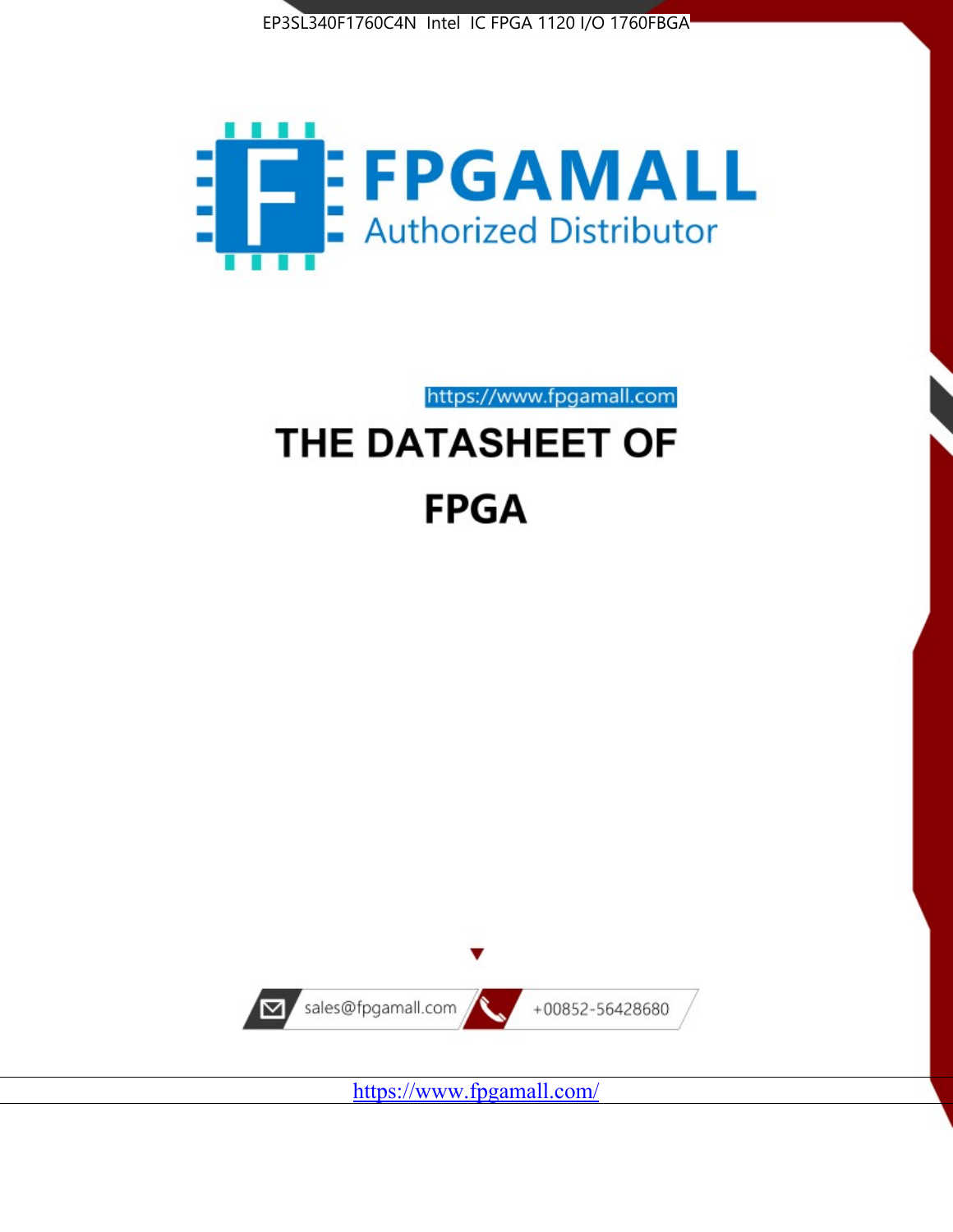EP3SL340F1760C4N Intel IC FPGA 1120 I/O 1760FBGA



# **1. Stratix III Device Family Overview**

**SIII51001-1.8**

The Stratix® III family provides one of the most architecturally advanced, high-performance, low-power FPGAs in the marketplace.

Stratix III FPGAs lower power consumption through Altera's innovative Programmable Power Technology, which provides the ability to turn on the performance where needed and turn down the power consumption for blocks not in use. Selectable Core Voltage and the latest in silicon process optimizations are also employed to deliver the industry's lowest power, high-performance FPGAs.

Specifically designed for ease of use and rapid system integration, the Stratix III FPGA family offers two variants optimized to meet different application needs:

- The Stratix III *L* family provides balanced logic, memory, and multiplier ratios for mainstream applications.
- The Stratix III *E* family is memory- and multiplier-rich for data-centric applications.

Modular I/O banks with a common bank structure for vertical migration lend efficiency and flexibility to the high-speed I/O. Package and die enhancements with dynamic on-chip termination, output delay, and current strength control provide best-in-class signal integrity.

Based on a 1.1-V, 65-nm all-layer copper SRAM process, the Stratix III family is a programmable alternative to custom ASICs and programmable processors for high-performance logic, digital signal processing (DSP), and embedded designs.

Stratix III devices include optional configuration bit stream security through volatile or non-volatile 256-bit Advanced Encryption Standard (AES) encryption. Where ultra-high reliability is required, Stratix III devices include automatic error detection circuitry to detect data corruption by soft errors in the configuration random-access memory (CRAM) and user memory cells.

# **Features Summary**

Stratix III devices offer the following features:

- 48,000 to 338,000 equivalent logic elements (LEs) (refer to Table 1–1)
- 2,430 to 20,497 Kbits of enhanced TriMatrix memory consisting of three RAM block sizes to implement true dual-port memory and FIFO buffers
- High-speed DSP blocks provide dedicated implementation of 9×9, 12×12, 18×18, and 36×36 multipliers (at up to 550 MHz), multiply-accumulate functions, and finite impulse response (FIR) filters
- I/O:GND:PWR ratio of 8:1:1 along with on-die and on-package decoupling for robust signal integrity
- Programmable Power Technology, which minimizes power while maximizing device performance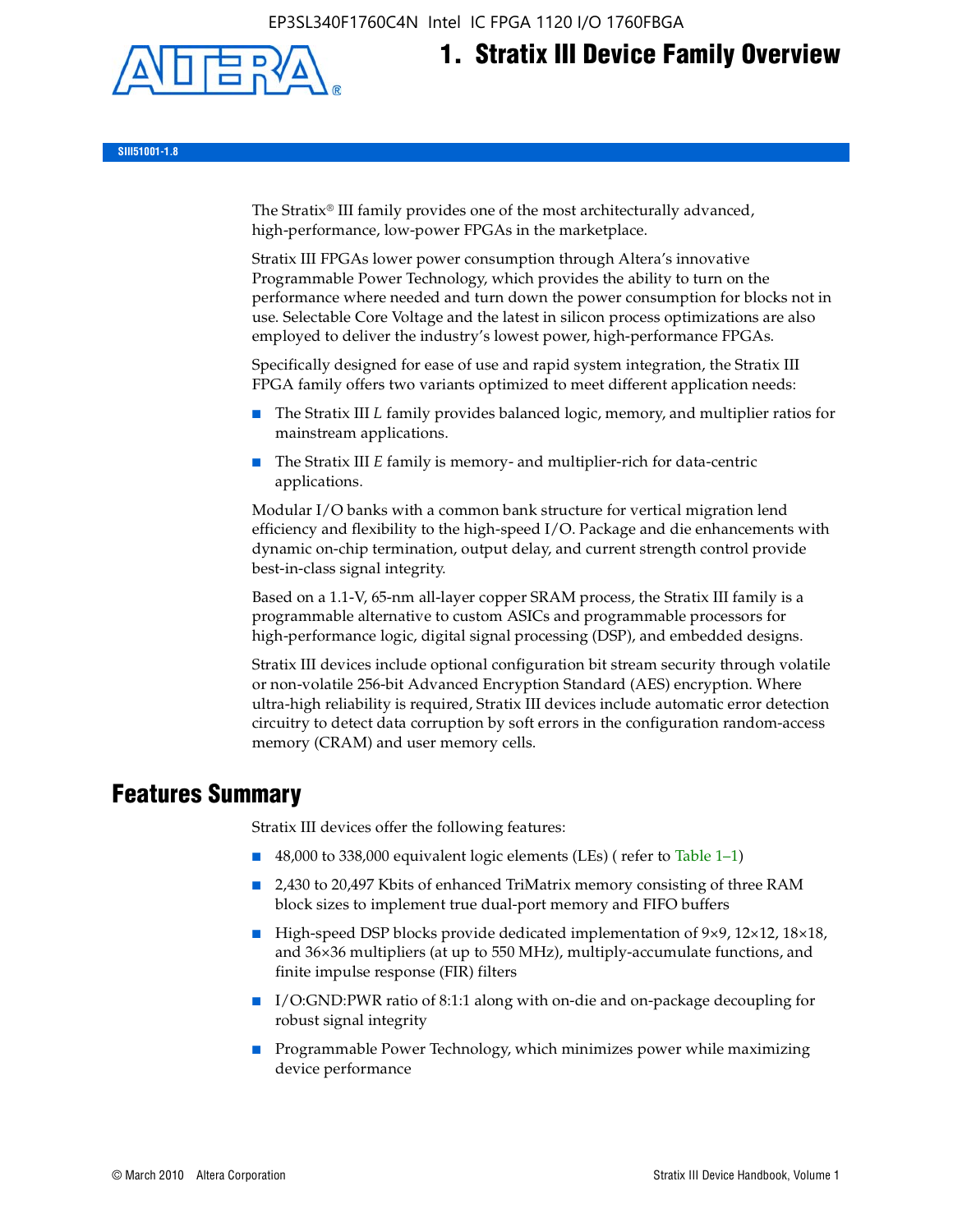- Selectable Core Voltage, available in low-voltage devices (L ordering code suffix), enables selection of lowest power or highest performance operation
- Up to 16 global clocks, 88 regional clocks, and 116 peripheral clocks per device
- Up to 12 phase-locked loops (PLLs) per device that support PLL reconfiguration, clock switchover, programmable bandwidth, clock synthesis, and dynamic phase shifting
- Memory interface support with dedicated DQS logic on all I/O banks
- Support for high-speed external memory interfaces including DDR, DDR2, DDR3 SDRAM, RLDRAM II, QDR II, and QDR II+ SRAM on up to 24 modular I/O banks
- Up to 1,104 user I/O pins arranged in 24 modular I/O banks that support a wide range of industry I/O standards
- Dynamic On-Chip Termination (OCT) with auto calibration support on all  $I/O$ banks
- High-speed differential I/O support with serializer/deserializer (SERDES) and dynamic phase alignment (DPA) circuitry for 1.6 Gbps performance
- Support for high-speed networking and communications bus standards including SPI-4.2, SFI-4, SGMII, Utopia IV, 10 Gigabit Ethernet XSBI, Rapid I/O, and NPSI
- The only high-density, high-performance FPGA with support for 256-bit AES volatile and non-volatile security key to protect designs
- Robust on-chip hot socketing and power sequencing support
- Integrated cyclical redundancy check (CRC) for configuration memory error detection with critical error determination for high availability systems support
- Built-in error correction coding (ECC) circuitry to detect and correct data errors in M144K TriMatrix memory blocks
- Nios<sup>®</sup> II embedded processor support
- Support for multiple intellectual property megafunctions from Altera® MegaCore® functions and Altera Megafunction Partners Program (AMPPSM)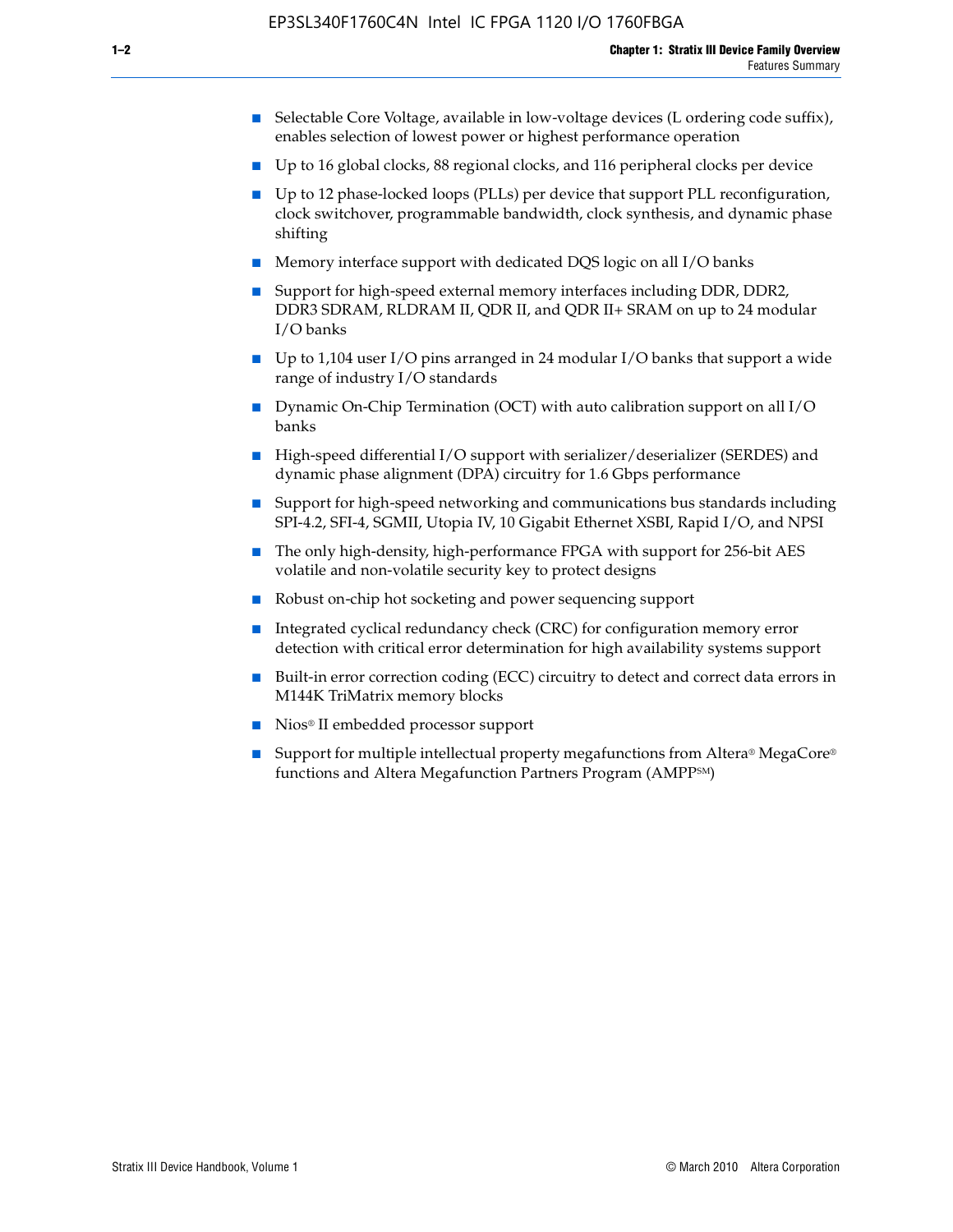#### Table 1–1 lists the Stratix III FPGA family features.

|  | Table 1-1. FPGA Family Features for Stratix III Devices |  |  |  |
|--|---------------------------------------------------------|--|--|--|
|--|---------------------------------------------------------|--|--|--|

|                                       | Device/<br><b>Feature</b> | <b>ALMs</b> | <b>LEs</b> | M9K<br><b>Blocks</b> | <b>M144K</b><br><b>Blocks</b> | <b>MLAB</b><br><b>Blocks</b> | <b>Total</b><br><b>Embedded</b><br><b>RAM Kbits</b> | <b>MLAB</b><br><b>RAM</b><br><b>Kbits</b><br>(1) | <b>Total</b><br><b>RAM</b><br>Kbits $(2)$ | $18\times18$ -bit<br><b>Multipliers</b><br>(FIR Mode) | <b>PLLs</b><br>(3) |
|---------------------------------------|---------------------------|-------------|------------|----------------------|-------------------------------|------------------------------|-----------------------------------------------------|--------------------------------------------------|-------------------------------------------|-------------------------------------------------------|--------------------|
|                                       | EP3SL50                   | 19K         | 47.5K      | 108                  | 6                             | 950                          | 1,836                                               | 297                                              | 2,133                                     | 216                                                   | 4                  |
|                                       | EP3SL70                   | 27K         | 67.5K      | 150                  | 6                             | 1,350                        | 2,214                                               | 422                                              | 2,636                                     | 288                                                   | 4                  |
| <b>Stratix III</b>                    | EP3SL110                  | 43K         | 107.5K     | 275                  | 12                            | 2,150                        | 4,203                                               | 672                                              | 4,875                                     | 288                                                   | 8                  |
| Logic<br>Family                       | EP3SL150                  | 57K         | 142.5K     | 355                  | 16                            | 2,850                        | 5,499                                               | 891                                              | 6,390                                     | 384                                                   | 8                  |
|                                       | EP3SL200                  | 80K         | 200K       | 468                  | 36                            | 4,000                        | 9,396                                               | 1,250                                            | 10,646                                    | 576                                                   | 12                 |
|                                       | EP3SL340                  | 135K        | 337.5K     | 1,040                | 48                            | 6,750                        | 16,272                                              | 2,109                                            | 18,381                                    | 576                                                   | 12                 |
|                                       | EP3SE50                   | 19K         | 47.5K      | 400                  | 12                            | 950                          | 5,328                                               | 297                                              | 5,625                                     | 384                                                   | 4                  |
| <b>Stratix III</b><br><b>Enhanced</b> | EP3SE80                   | 32K         | 80K        | 495                  | 12                            | 1.600                        | 6,183                                               | 500                                              | 6,683                                     | 672                                                   | 8                  |
| Family                                | EP3SE110                  | 43K         | 107.5K     | 639                  | 16                            | 2,150                        | 8,055                                               | 672                                              | 8,727                                     | 896                                                   | 8                  |
|                                       | EP3SE260                  | 102K        | 255K       | 864                  | 48                            | 5,100                        | 14,688                                              | 1,594                                            | 16,282                                    | 768                                                   | 12                 |

**Notes to Table 1–1:**

(1) MLAB ROM mode supports twice the number of MLAB RAM Kbits.

(2) For total ROM Kbits, use this equation to calculate: Total ROM Kbits = Total Embedded RAM Kbits +  $[(# of MLAB blocks × 640)/1024]$ 

(3) The availability of the PLLs shown in this column is based on the device with the largest package. Refer to the *[Clock Networks and PLLs in Stratix](http://www.altera.com/literature/hb/stx3/stx3_siii51006.pdf)  [III Devices](http://www.altera.com/literature/hb/stx3/stx3_siii51006.pdf)* chapter in volume 1 of the *Stratix III Device Handbook* for the availability of the PLLs for each device.

> The Stratix III logic family (*L*) offers balanced logic, memory, and multipliers to address a wide range of applications, while the enhanced family (*E*) offers more memory and multipliers per logic and is ideal for wireless, medical imaging, and military applications.

Stratix III devices are available in space-saving FineLine BGA (FBGA) packages (refer to Table 1–2 and Table 1–3).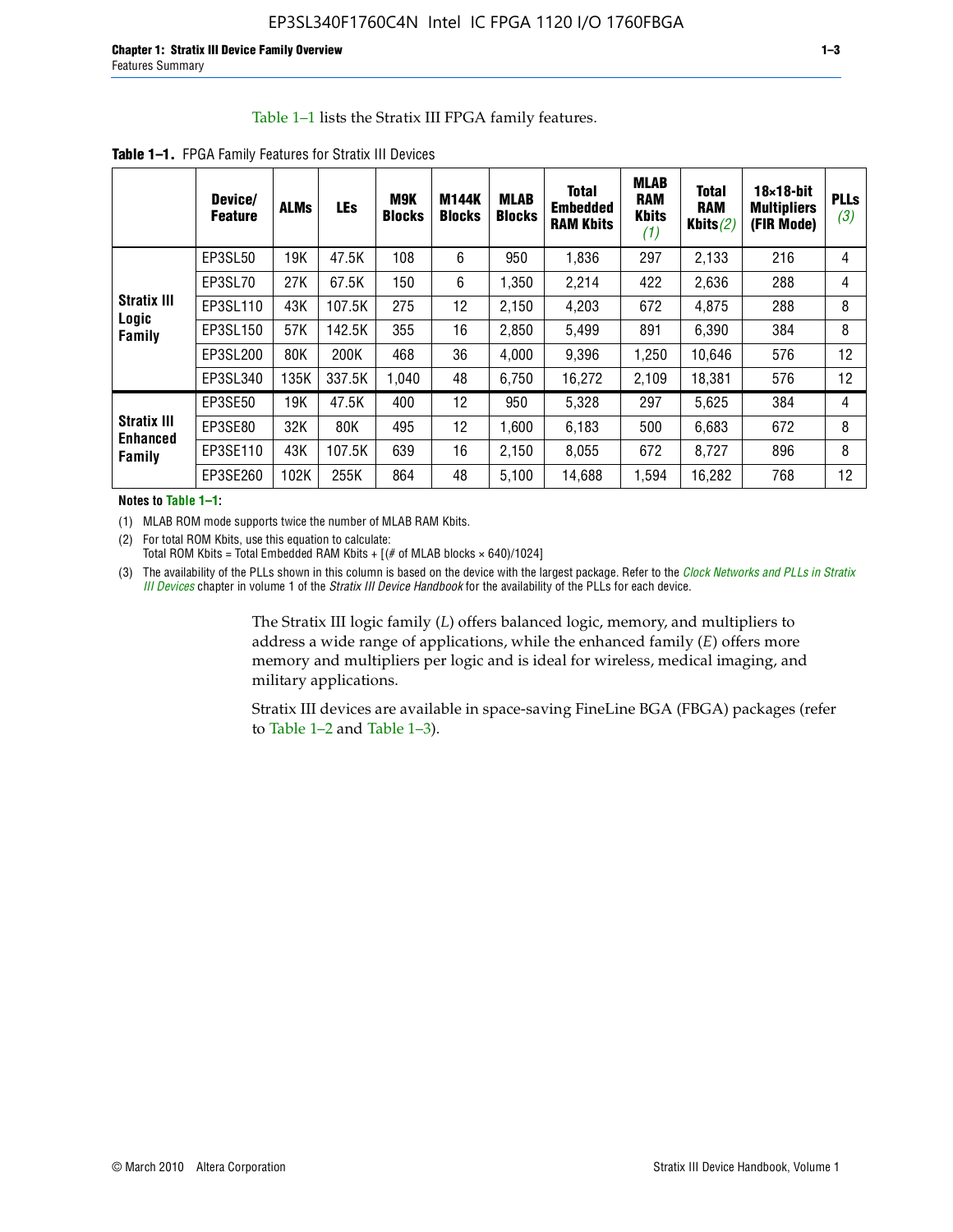Table 1–2 lists the Stratix III FPGA package options and I/O pin counts.

|  | <b>Table 1–2.</b> Package Options and I/O Pin Counts <i>(Note 1)</i> |        |  |
|--|----------------------------------------------------------------------|--------|--|
|  |                                                                      | --- -- |  |

| <b>Device</b> | 484-Pin<br><b>FineLine</b><br>BGA(2) | <b>780-Pin</b><br><b>FineLine</b><br>BGA(2) |           | 1152-Pin<br><b>FineLine</b><br>BGA(2) |       | <b>1517-Pin</b><br><b>FineLine BGA</b><br>(3) | <b>1760-Pin</b><br><b>FineLine BGA</b><br>(3) |
|---------------|--------------------------------------|---------------------------------------------|-----------|---------------------------------------|-------|-----------------------------------------------|-----------------------------------------------|
| EP3SL50       | 296                                  | 488                                         |           |                                       |       |                                               |                                               |
| EP3SL70       | 296                                  | 488                                         |           |                                       |       |                                               |                                               |
| EP3SL110      |                                      | 488                                         | 744       |                                       |       |                                               |                                               |
| EP3SL150      |                                      | 488                                         | 744       |                                       |       |                                               |                                               |
| EP3SL200      |                                      | 488 $(5)$                                   | 744       | 976                                   |       |                                               |                                               |
| EP3SL340      |                                      |                                             | 744 $(4)$ | 976                                   | 1,120 |                                               |                                               |
| EP3SE50       | 296                                  | 488                                         |           |                                       |       |                                               |                                               |
| EP3SE80       |                                      | 488                                         | 744       |                                       |       |                                               |                                               |
| EP3SE110      |                                      | 488                                         | 744       |                                       |       |                                               |                                               |
| EP3SE260      |                                      | /488 (5)                                    | 744       | 976                                   |       |                                               |                                               |

#### **Notes to Table 1–2:**

(1) The arrows indicate vertical migration.

- (2) All I/O pin counts include eight dedicated clock inputs (CLK1p, CLK1n, CLK3p, CLK3n, CLK8p, CLK8n, CLK10p, and CLK10n) that can be used for data inputs.
- (3) All I/O pin counts include eight dedicated clock inputs (CLK1p, CLK1n, CLK3p, CLK3n, CLK8p, CLK8n, CLK10p, and CLK10n) and eight dedicated corner PLL clock inputs (PLL\_L1\_CLKp, PLL\_L1\_CLKn, PLL\_L4\_CLKp, PLL\_L4\_CLKn, PLL\_R4\_CLKp, PLL\_R4\_CLKn, PLL\_R1\_CLKp, and PLL\_R1\_CLKn) that can be used for data inputs.
- (4) The EP3SL340 FPGA is offered only in the H1152 package, but not offered in the F1152 package.
- (5) The EP3SE260 and EP3SL200 FPGAs are offered only in the H780 package, but not offered in the F780 package.

All Stratix III devices support vertical migration within the same package (for example, you can migrate between the EP3SL50 and EP3SL70 devices in the 780-pin FineLine BGA package). Vertical migration allows you to migrate to devices whose dedicated pins, configuration pins, and power pins are the same for a given package across device densities.

To ensure that a board layout supports migratable densities within one package offering, enable the applicable vertical migration path within the Quartus® II software. On the Assignments menu, point to **Device** and click **Migration Devices**. You can migrate from the *L* family to the *E* family without increasing the number of LEs available. This minimizes the cost of vertical migration.

Table 1–3 lists the Stratix III FineLine BGA (FBGA) package sizes.

| <b>Table 1-3.</b> FineLine BGA Package Sizes |  |  |  |  |
|----------------------------------------------|--|--|--|--|
|----------------------------------------------|--|--|--|--|

| <b>Dimension</b>     | 484 Pin | 780 Pin | <b>1152 Pin</b> | <b>1517 Pin</b> | <b>1760 Pin</b> |
|----------------------|---------|---------|-----------------|-----------------|-----------------|
| Pitch (mm)           | 1.00    | 1.00    | 1.00            | 1.00            | 1.00            |
| Area $(mm^2)$        | 529     | 841     | 1.225           | 1.600           | 1.849           |
| Length/Width (mm/mm) | 23/23   | 29/29   | 35/35           | 40/40           | 43/43           |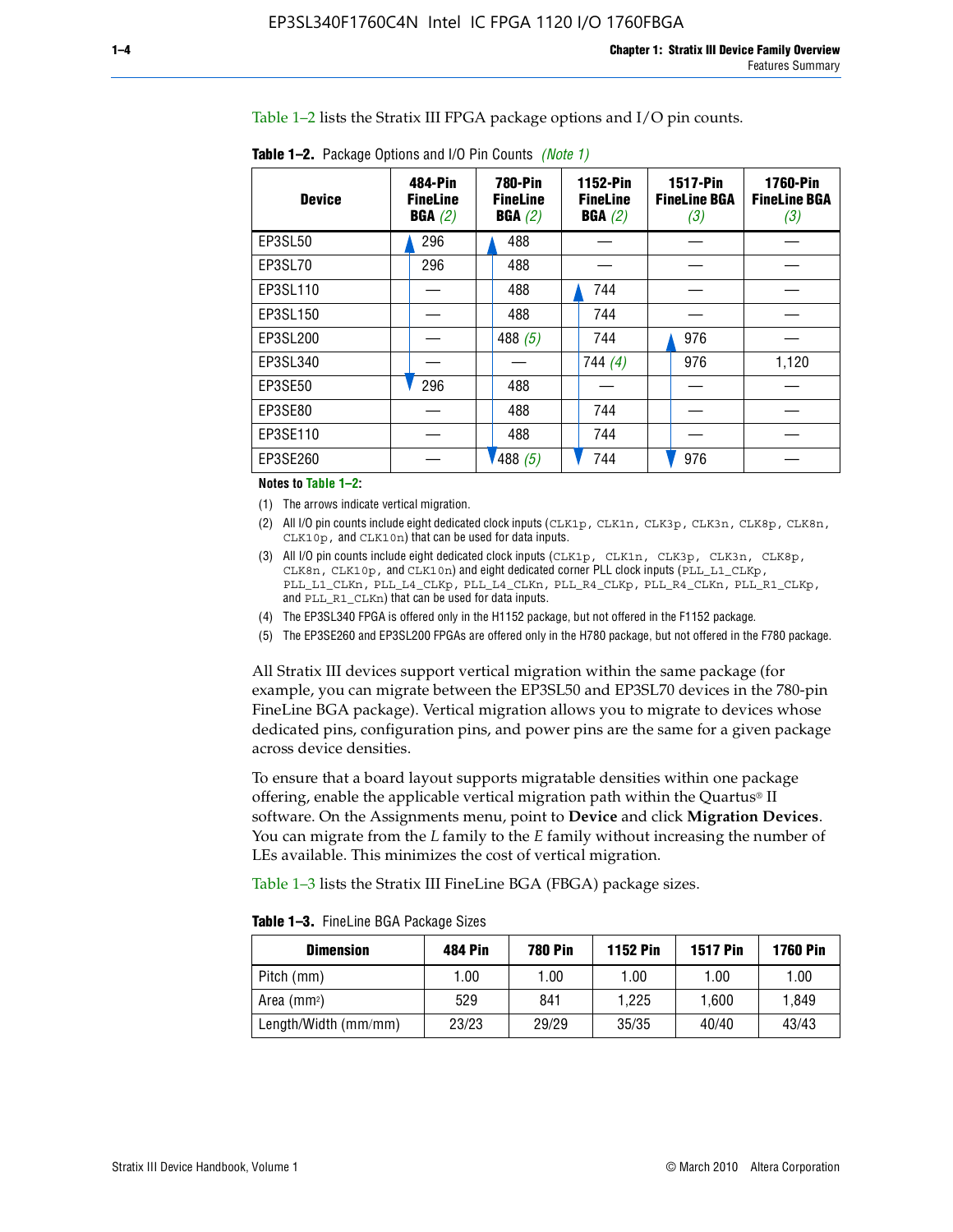Table 1–4 lists the Stratix III Hybrid FineLine BGA (HBGA) package sizes.

**Table 1–4.** Hybrid FineLine BGA Package Sizes

| <b>Dimension</b>     | <b>780 Pin</b> | <b>1152 Pin</b> |
|----------------------|----------------|-----------------|
| Pitch (mm)           | 1.00           | 1.00            |
| Area $(mm^2)$        | 1.089          | 1.600           |
| Length/Width (mm/mm) | 33/33          | 40/40           |

Stratix III devices are available in up to three speed grades: –2, –3, and –4, with –2 being the fastest. Stratix III devices are offered in both commercial and industrial temperature range ratings with leaded and lead-free packages. Selectable Core Voltage is available in specially marked low-voltage devices (*L* ordering code suffix).

Table 1–5 lists the Stratix III device speed grades.

Table 1-5. Speed Grades for Stratix III Devices (Part 1 of 2)

| <b>Device</b> | <b>Temperature</b><br>Grade | 484 - Pin<br><b>FineLine</b><br><b>BGA</b> | <b>780-Pin</b><br><b>FineLine</b><br><b>BGA</b> | <b>780-Pin</b><br><b>Hybrid</b><br><b>FineLine</b><br><b>BGA</b> | 1152-Pin<br><b>FineLine</b><br><b>BGA</b> | 1152-Pin<br><b>Hybrid</b><br><b>FineLine</b><br><b>BGA</b> | 1517-Pin<br><b>FineLine</b><br><b>BGA</b> | <b>1760-Pin</b><br><b>FineLine</b><br><b>BGA</b> |
|---------------|-----------------------------|--------------------------------------------|-------------------------------------------------|------------------------------------------------------------------|-------------------------------------------|------------------------------------------------------------|-------------------------------------------|--------------------------------------------------|
| EP3SL50       | Commercial                  | $-2, -3, -4,$<br>$-4L$                     | $-2, -3, -4,$<br>$-4L$                          |                                                                  |                                           |                                                            |                                           |                                                  |
|               | Industrial                  | $-3, -4, -4L$                              | $-3, -4, -4L$                                   | $\equiv$                                                         | $\equiv$                                  | $\overline{\phantom{0}}$                                   |                                           | $\overline{\phantom{0}}$                         |
| EP3SL70       | Commercial                  | $-2, -3, -4,$<br>$-4L$                     | $-2, -3, -4,$<br>$-41$                          |                                                                  |                                           |                                                            |                                           |                                                  |
|               | Industrial                  | $-3, -4, -4L$                              | $-3, -4, -4L$                                   | $\overbrace{\phantom{1232211}}$                                  |                                           | $\overline{\phantom{0}}$                                   | $\overline{\phantom{0}}$                  | $\overline{\phantom{0}}$                         |
| EP3SL110      | Commercial                  |                                            | $-2, -3, -4,$<br>$-4L$                          |                                                                  | $-2, -3, -4,$<br>$-4L$                    |                                                            |                                           |                                                  |
|               | Industrial                  | $\equiv$                                   | $-3, -4, -4L$                                   | $\frac{1}{1}$                                                    | $-3, -4, -4L$                             | $\frac{1}{2}$                                              |                                           | $\overline{\phantom{0}}$                         |
| EP3SL150      | Commercial                  |                                            | $-2, -3, -4,$<br>$-41$                          |                                                                  | $-2, -3, -4,$<br>$-41$                    |                                                            |                                           |                                                  |
|               | Industrial                  | $\overline{\phantom{m}}$                   | $-3, -4, -4L$                                   | $\equiv$                                                         | $-3, -4, -4L$                             | $\overline{\phantom{m}}$                                   |                                           | $\overbrace{\phantom{12322111}}$                 |
| EP3SL200      | Commercial                  |                                            |                                                 | $-2, -3, -4,$<br>$-4L$                                           | $-2, -3, -4,$<br>$-4L$                    |                                                            | $-2,-3,-4,$<br>$-4L$                      |                                                  |
|               | Industrial (1)              | $\equiv$                                   | $\equiv$                                        | $-3, -4, -4L$                                                    | $-3, -4, -4L$                             | $\equiv$                                                   | $-3, -4, -4L$                             | $\equiv$                                         |
| EP3SL340      | Commercial                  |                                            | $\equiv$                                        |                                                                  | $\overline{\phantom{m}}$                  |                                                            | $-2, -3, -4$ $-2, -3, -4$                 | $-2, -3, -4$                                     |
|               | Industrial (1)              |                                            | $\equiv$                                        | $\qquad \qquad -$                                                | $\overline{\phantom{0}}$                  |                                                            | $-3, -4, -4$ $-3, -4, -4$                 | $-3, -4, -4L$                                    |
| EP3SE50       | Commercial                  | $-2, -3, -4,$<br>$-4L$                     | $-2, -3, -4,$<br>$-4L$                          |                                                                  |                                           |                                                            |                                           |                                                  |
|               | Industrial                  | $-3, -4, -4L$                              | $-3, -4, -4L$                                   |                                                                  | $\overline{\phantom{0}}$                  |                                                            | $\overline{\phantom{0}}$                  | $\overline{\phantom{0}}$                         |
| EP3SE80       | Commercial                  |                                            | $-2, -3, -4,$<br>$-41$                          |                                                                  | $-2, -3, -4,$<br>$-4L$                    |                                                            |                                           |                                                  |
|               | Industrial                  | $\overline{\phantom{m}}$                   | $-3, -4, -4L$                                   |                                                                  | $-3, -4, -4L$                             |                                                            | $\equiv$                                  |                                                  |
| EP3SE110      | Commercial                  |                                            | $-2, -3, -4,$<br>$-4L$                          |                                                                  | $-2, -3, -4,$<br>$-4L$                    |                                                            |                                           |                                                  |
|               | Industrial                  |                                            | $-3, -4, -4L$                                   | $\equiv$                                                         | $-3, -4, -4L$                             |                                                            |                                           |                                                  |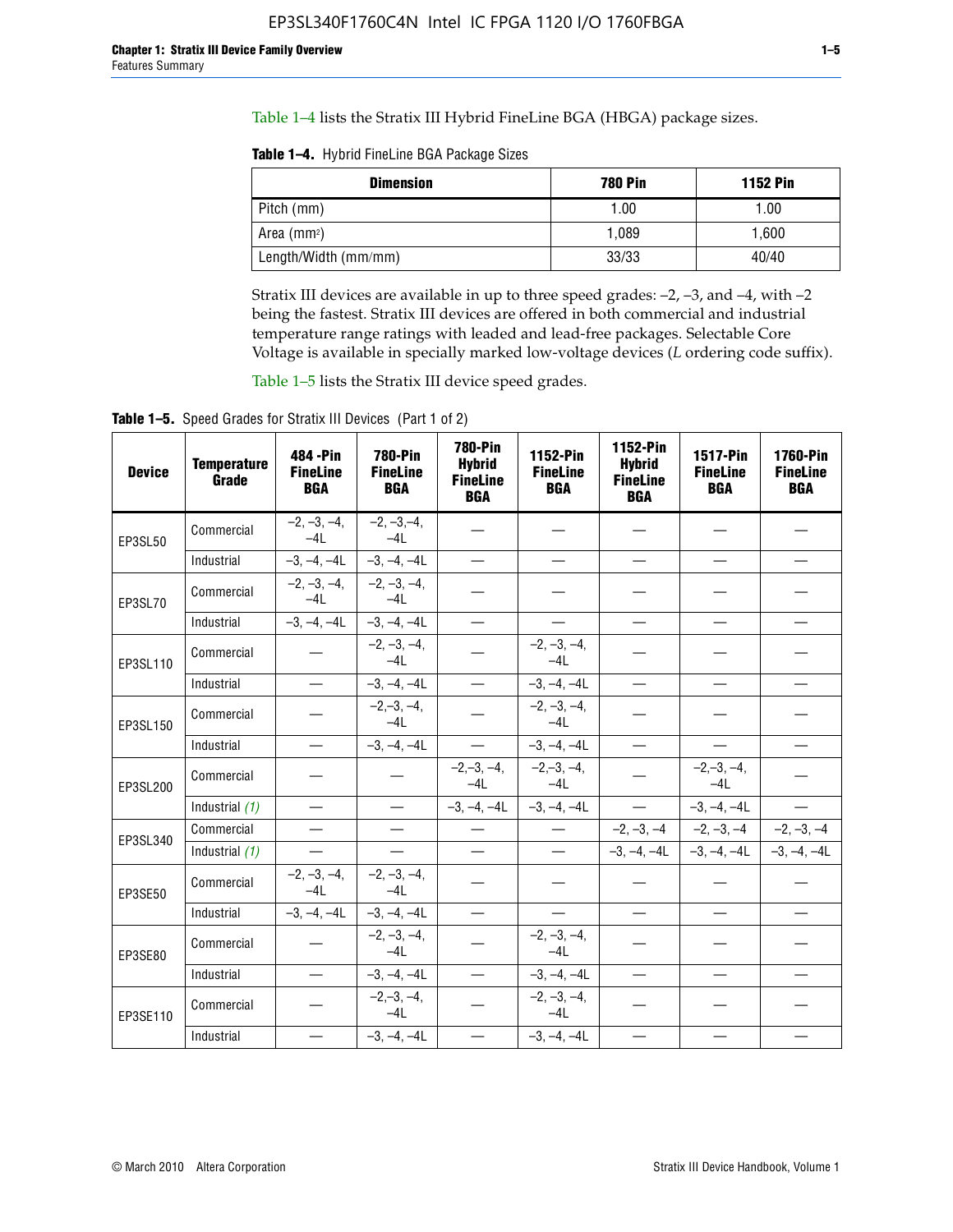| <b>Device</b> | Temperature<br>Grade | 484 - Pin<br><b>FineLine</b><br><b>BGA</b> | <b>780-Pin</b><br><b>FineLine</b><br>BGA | 780-Pin<br><b>Hybrid</b><br><b>FineLine</b><br><b>BGA</b> | 1152-Pin<br><b>FineLine</b><br><b>BGA</b> | 1152-Pin<br><b>Hybrid</b><br><b>FineLine</b><br><b>BGA</b> | <b>1517-Pin</b><br><b>FineLine</b><br>BGA | 1760-Pin<br><b>FineLine</b><br>BGA |
|---------------|----------------------|--------------------------------------------|------------------------------------------|-----------------------------------------------------------|-------------------------------------------|------------------------------------------------------------|-------------------------------------------|------------------------------------|
| EP3SE260      | Commercial           |                                            |                                          | $-2, -3, -4,$<br>$-4L$                                    | $-2, -3, -4,$<br>$-4L$                    |                                                            | $-2, -3, -4,$<br>$-4L$                    |                                    |
|               | Industrial $(1)$     |                                            |                                          | $-3, -4, -4L$                                             | $-3, -4, -4L$                             |                                                            | $-3, -4, -4L$                             |                                    |

**Table 1–5.** Speed Grades for Stratix III Devices (Part 2 of 2)

**Note to Table 1–5:**

(1) For EP3SL340, EP3SL200, and EP3SE260 devices, the industrial junction temperature range for –4L is 0–100°C, regardless of supply voltage.

# **Architecture Features**

The following section describes the various features of the Stratix III family FPGAs.

# **Logic Array Blocks and Adaptive Logic Modules**

The Logic Array Block (LAB) is composed of basic building blocks known as Adaptive Logic Modules (ALMs) that can be configured to implement logic, arithmetic, and register functions. Each LAB consists of ten ALMs, carry chains, shared arithmetic chains, LAB control signals, local interconnect, and register chain connection lines. ALMs are part of a unique, innovative logic structure that delivers faster performance, minimizes area, and reduces power consumption. ALMs expand the traditional 4-input look-up table architecture to 7 inputs, increasing performance by reducing LEs, logic levels, and associated routing. In addition, ALMs maximize DSP performance with dedicated functionality to efficiently implement adder trees and other complex arithmetic functions. The Quartus II Compiler places associated logic in an LAB or adjacent LABs, allowing the use of local, shared arithmetic chain, and register chain connections for performance and area efficiency.

The Stratix III LAB has a new derivative called Memory LAB (or MLAB), which adds SRAM memory capability to the LAB. MLAB is a superset of the LAB and includes all LAB features. MLABs support a maximum of 320 bits of simple dual-port Static Random Access Memory (SRAM). Each ALM in an MLAB can be configured as a 16×2 block, resulting in a configuration of 16×20 simple dual port SRAM block. MLAB and LAB blocks always co-exist as pairs in all Stratix III families, allowing up to 50% of the logic (LABs) to be traded for memory (MLABs).



f For more information about LABs and ALMs, refer to the *[Logic Array Blocks and](http://www.altera.com/literature/hb/stx3/stx3_siii51002.pdf)  [Adaptive Logic Modules in Stratix III Devices](http://www.altera.com/literature/hb/stx3/stx3_siii51002.pdf)* chapter.



For more information about MLAB modes, features and design considerations, refer to the *[TriMatrix Embedded Memory Blocks in Stratix III Devices](http://www.altera.com/literature/hb/stx3/stx3_siii51004.pdf)* chapter.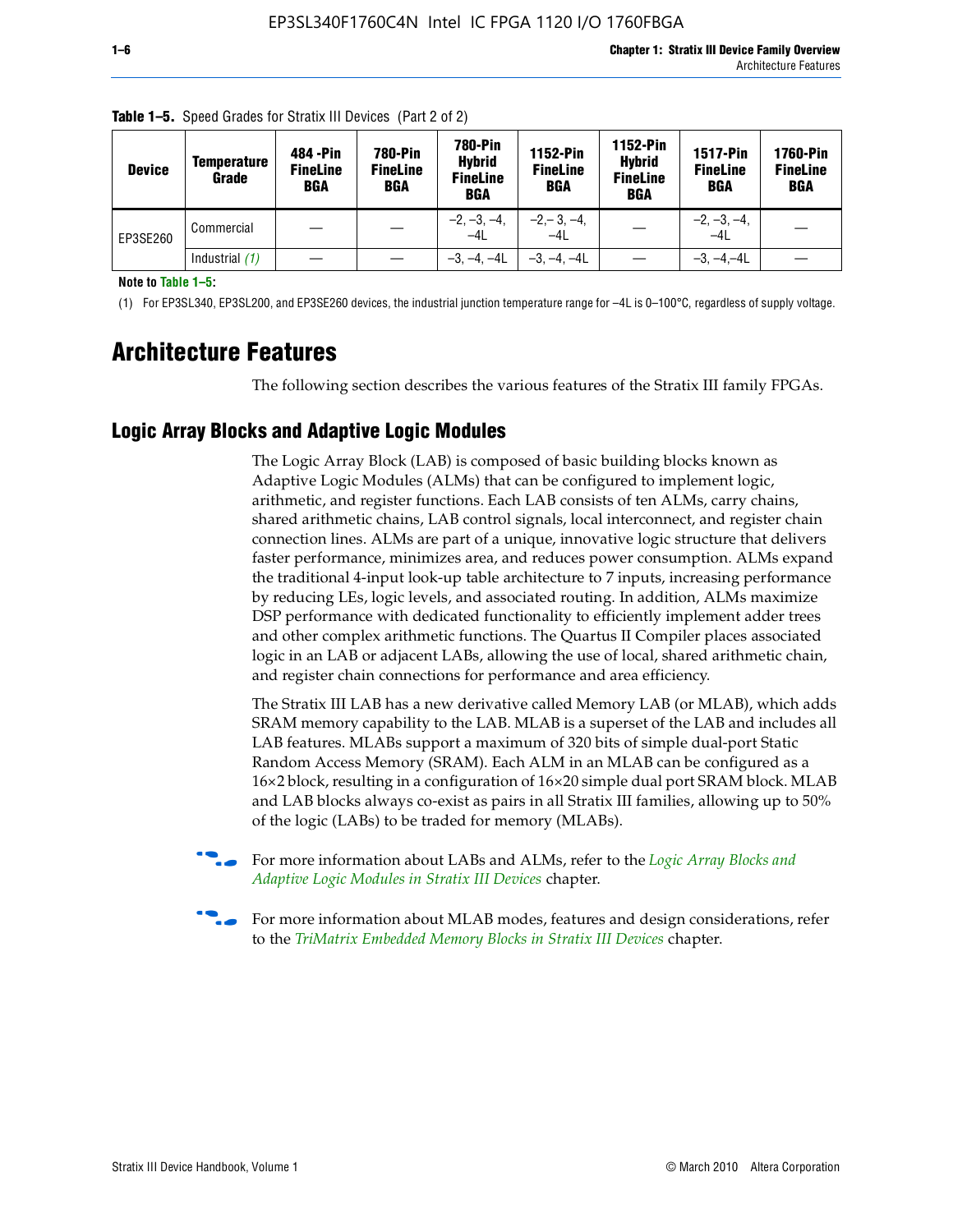#### **MultiTrack Interconnect**

In the Stratix III architecture, connections between ALMs, TriMatrix memory, DSP blocks, and device I/O pins are provided by the MultiTrack interconnect structure with DirectDrive technology. The MultiTrack interconnect consists of continuous, performance-optimized row and column interconnects that span fixed distances. A routing structure with fixed length resources for all devices allows predictable and repeatable performance when migrating through different device densities. The MultiTrack interconnect provides 1-hop connection to 34 adjacent LABs, 2-hop connections to 96 adjacent LABs and 3-hop connections to 160 adjacent LABs.

DirectDrive technology is a deterministic routing technology that ensures identical routing resource usage for any function regardless of placement in the device. The MultiTrack interconnect and DirectDrive technology simplify the integration stage of block-based designing by eliminating the reoptimization cycles that typically follow design changes and additions. The Quartus II Compiler also automatically places critical design paths on faster interconnects to improve design performance.

#### **For more information, refer to the** *[MultiTrack Interconnect in Stratix III Devices](http://www.altera.com/literature/hb/stx3/stx3_siii51003.pdf)* **chapter.**

#### **TriMatrix Embedded Memory Blocks**

TriMatrix embedded memory blocks provide three different sizes of embedded SRAM to efficiently address the needs of Stratix III FPGA designs. TriMatrix memory includes the following blocks:

- 320-bit MLAB blocks optimized to implement filter delay lines, small FIFO buffers, and shift registers
- 9-Kbit M9K blocks that can be used for general purpose memory applications
- 144-Kbit M144K blocks that are ideal for processor code storage, packet and video frame buffering

Each embedded memory block can be independently configured to be a single- or dual-port RAM, ROM, or shift register via the Quartus II MegaWizard™ Plug-In Manager. Multiple blocks of the same type can also be stitched together to produce larger memories with minimal timing penalty. TriMatrix memory provides up to 16,272 Kbits of embedded SRAM at up to 600 MHz operation.

For more information about TriMatrix memory blocks, modes, features, and design considerations, refer to the *[TriMatrix Embedded Memory Blocks in Stratix III Devices](http://www.altera.com/literature/hb/stx3/stx3_siii51004.pdf)* chapter.

#### **DSP Blocks**

Stratix III devices have dedicated high-performance digital signal processing (DSP) blocks optimized for DSP applications requiring high data throughput. Stratix III devices provide you with the ability to implement various high-performance DSP functions easily. Complex systems such as WiMAX, 3GPP WCDMA, CDMA2000, voice over Internet Protocol (VoIP), H.264 video compression, and high-definition television (HDTV) require high-performance DSP blocks to process data. These system designs typically use DSP blocks to implement finite impulse response (FIR) filters, complex FIR filters, infinite impulse response (IIR) filters, fast Fourier transform (FFT) functions, and discrete cosine transform (DCT) functions.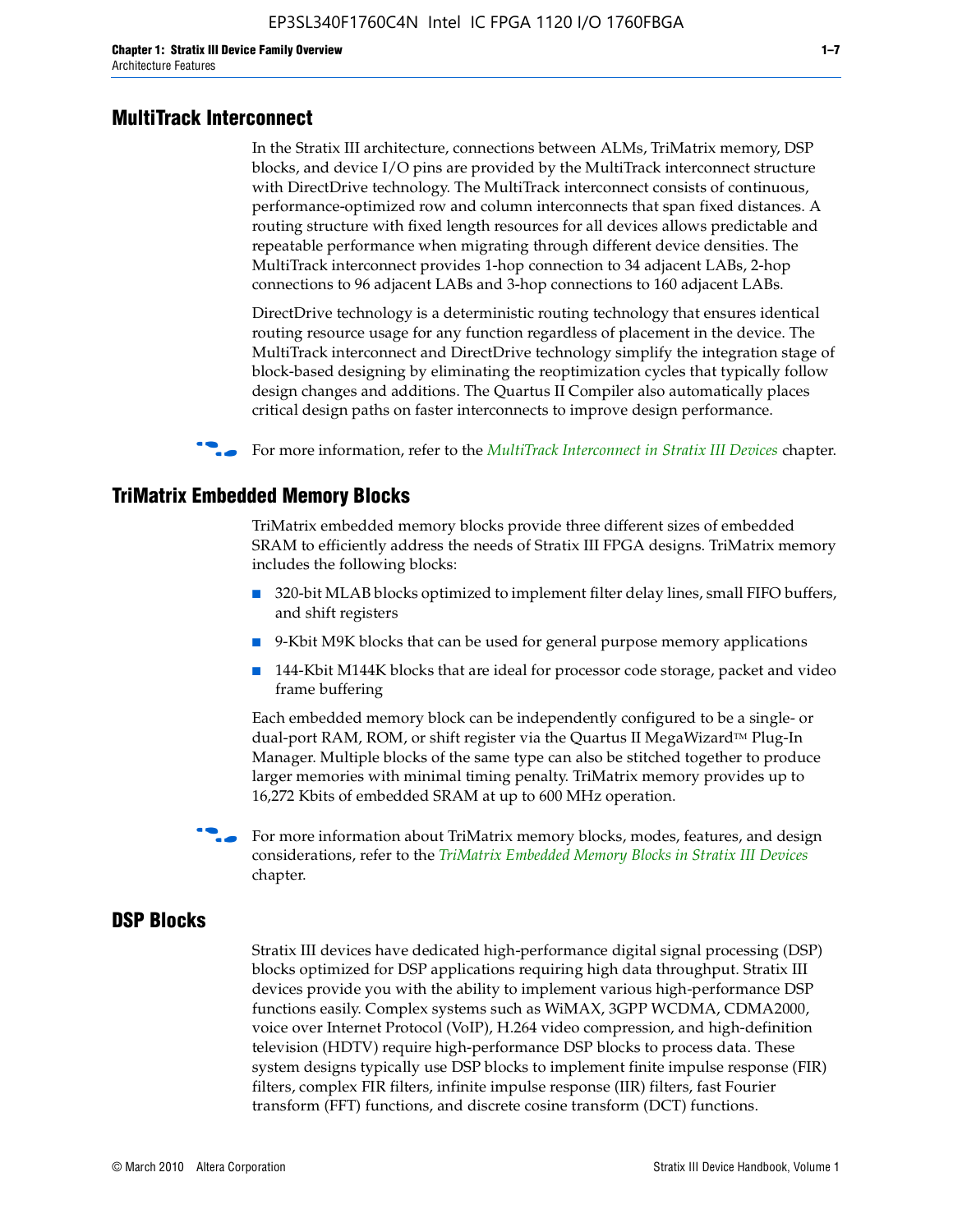Stratix III devices have up to 112 DSP blocks. The architectural highlights of the Stratix III DSP block are the following:

- High-performance, power optimized, fully pipelined multiplication operations
- Native support for 9-bit, 12-bit, 18-bit, and 36-bit word lengths
- Native support for 18-bit complex multiplications
- Efficient support for floating point arithmetic formats (24-bit for Single Precision and 53-bit for Double Precision)
- Signed and unsigned input support
- Built-in addition, subtraction, and accumulation units to efficiently combine multiplication results
- Cascading 18-bit input bus to form tap-delay lines
- Cascading 44-bit output bus to propagate output results from one block to the next block
- Rich and flexible arithmetic rounding and saturation units
- Efficient barrel shifter support
- Loopback capability to support adaptive filtering

DSP block multipliers can optionally feed an adder/subtractor or accumulator in the block depending on user configuration. This option saves ALM routing resources and increases performance, because all connections and blocks are inside the DSP block. Additionally, the DSP Block input registers can efficiently implement shift registers for FIR filter applications, and the Stratix III DSP blocks support rounding and saturation. The Quartus II software includes megafunctions that control the mode of operation of the DSP blocks based on user parameter settings.

f For more information, refer to the *[DSP Blocks in Stratix III Devices](http://www.altera.com/literature/hb/stx3/stx3_siii51005.pdf)* chapter.

#### **Clock Networks and PLLs**

Stratix III devices provide dedicated Global Clock Networks (GCLKs), Regional Clock Networks (RCLKs), and Periphery Clock Networks (PCLKs). These clocks are organized into a hierarchical clock structure that provides up to 104 unique clock domains (16 GCLK + 88 RCLK) within the Stratix III device and allows for up to 38 (16 GCLK + 22 RCLK) unique GCLK/RCLK clock sources per device quadrant.

Stratix III devices deliver abundant PLL resources with up to 12 PLLs per device and up to 10 outputs per PLL. Every output can be independently programmed, creating a unique, customizable clock frequency. Inherent jitter filtration and fine granularity control over multiply, divide ratios, and dynamic phase-shift reconfiguration provide the high-performance precision required in today's high-speed applications. Stratix III PLLs are feature rich, supporting advanced capabilities such as clock switchover, reconfigurable phase shift, PLL reconfiguration, and reconfigurable bandwidth. PLLs can be used for general-purpose clock management supporting multiplication, phase shifting, and programmable duty cycle. Stratix III PLLs also support external feedback mode, spread-spectrum input clock tracking, and post-scale counter cascading.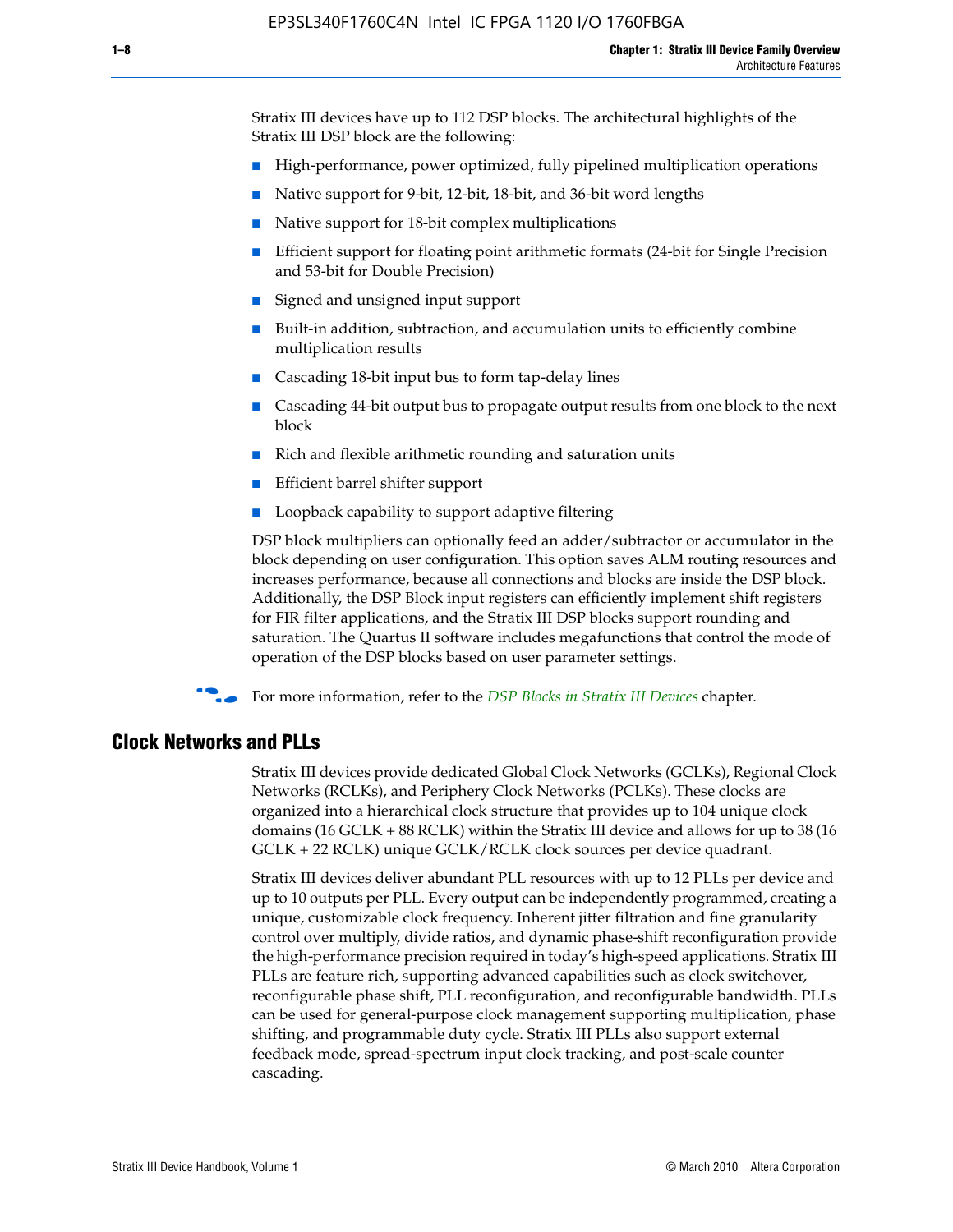f For more information, refer to the *[Clock Networks and PLLs in Stratix III Devices](http://www.altera.com/literature/hb/stx3/stx3_siii51006.pdf)* chapter.

## **I/O Banks and I/O Structure**

Stratix III devices contain up to 24 modular I/O banks, each of which contains 24, 32, 36, 40, or 48 I/Os. This modular bank structure improves pin efficiency and eases device migration. The I/O banks contain circuitry to support external memory interfaces at speeds up to 533 MHz and high-speed differential I/O interfaces meeting up to 1.6 Gbps performance. It also supports high-speed differential inputs and outputs running at speeds up to 800 MHz.

Stratix III devices support a wide range of industry I/O standards, including single-ended, voltage referenced single-ended, and differential I/O standards. The Stratix III I/O supports programmable bus hold, programmable pull-up resistor, programmable slew rate, programmable drive strength, programmable output delay control, and open-drain output. Stratix III devices also support on-chip series  $(R<sub>s</sub>)$  and on-chip parallel  $(R_T)$  termination with auto calibration for single-ended I/O standards and on-chip differential termination  $(R_D)$  for LVDS I/O standards on Left/Right I/O banks. Dynamic OCT is also supported on bi-directional I/O pins in all I/O banks.

**For more information, refer to the** *[Stratix III Device I/O Features](http://www.altera.com/literature/hb/stx3/stx3_siii51007.pdf)* **chapter.** 

# **External Memory Interfaces**

The Stratix III I/O structure has been completely redesigned to provide flexibility and enable high-performance support for existing and emerging external memory standards such as DDR, DDR2, DDR3, QDR II, QDR II+, and RLDRAM II at frequencies of up to 533 MHz.

Packed with features such as dynamic on-chip termination, trace mismatch compensation, read/write leveling, half-rate registers, and 4-to 36-bit programmable DQ group widths, Stratix III I/Os supply the built-in functionality required for rapid and robust implementation of external memory interfaces. Double data-rate support is found on all sides of the Stratix III device. Stratix III devices provide an efficient architecture to quickly and easily fit wide external memory interfaces exactly where you want them.

A self-calibrating soft IP core (ALTMEMPHY), optimized to take advantage of the Stratix III device I/O, along with the Quartus II timing analysis tool (TimeQuest), provide the total solution for the highest reliable frequency of operation across process voltage and temperature.

f For more information about external memory interfaces, refer to the *[External Memory](http://www.altera.com/literature/hb/stx3/stx3_siii51008.pdf)  [Interfaces in Stratix III Devices](http://www.altera.com/literature/hb/stx3/stx3_siii51008.pdf)* chapter.

#### **High-Speed Differential I/O Interfaces with DPA**

Stratix III devices contain dedicated circuitry for supporting differential standards at speeds up to 1.6 Gbps. The high-speed differential I/O circuitry supports the following high-speed I/O interconnect standards and applications: Utopia IV, SPI-4.2, SFI-4, 10 Gigabit Ethernet XSBI, Rapid I/O, and NPSI. Stratix III devices support 2×, 4×, 6×, 7×, 8×, and 10× SERDES modes for high-speed differential I/O interfaces and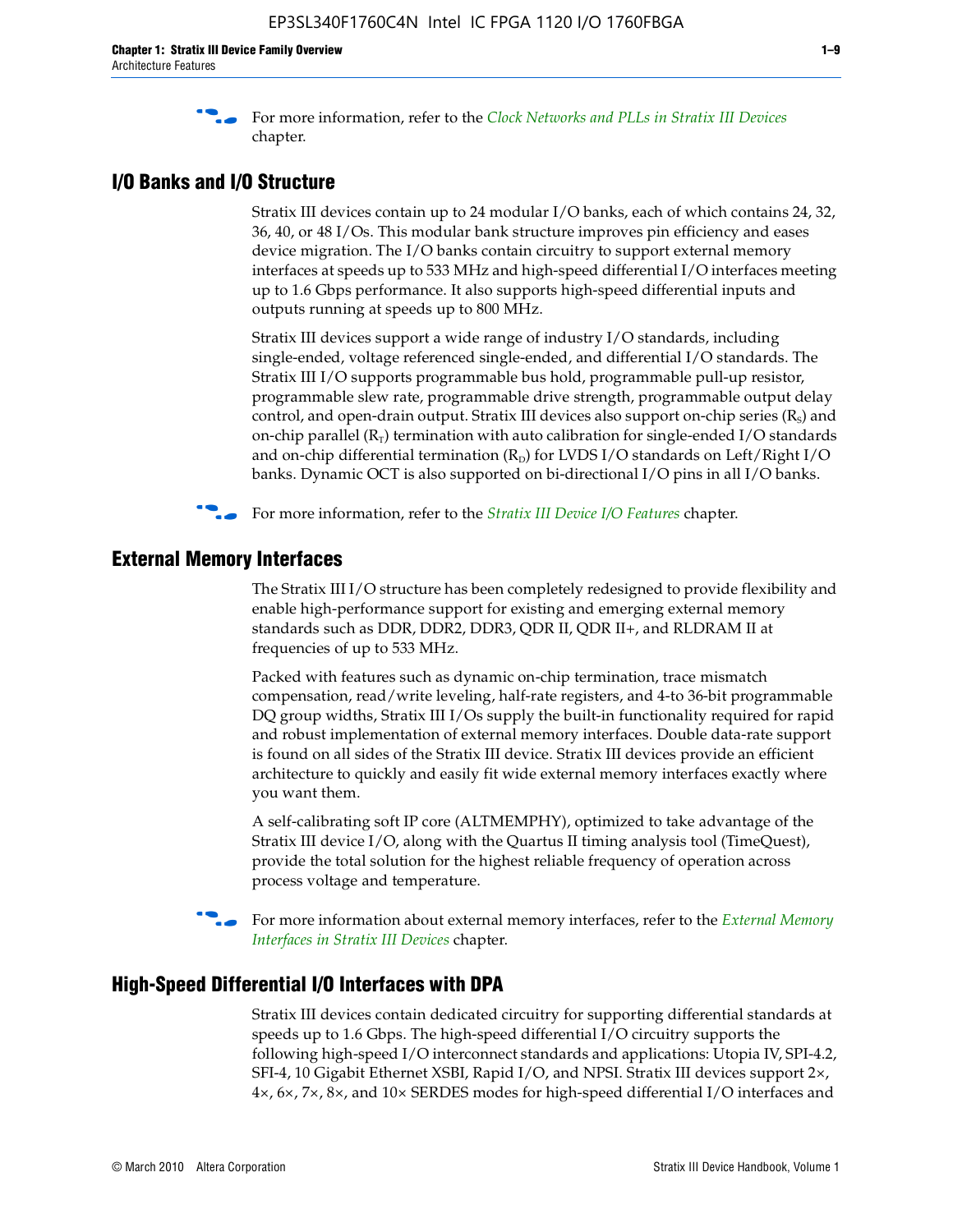4×, 6×, 7×, 8×, and 10× SERDES modes when using the dedicated DPA circuitry. DPA minimizes bit errors, simplifies PCB layout and timing management for high-speed data transfer, and eliminates channel-to-channel and channel-to-clock skew in high-speed data transmission systems. Soft CDR can also be implemented, enabling low-cost 1.6-Gbps clock embedded serial links.

Stratix III devices have the following dedicated circuitry for high-speed differential I/O support:

- Differential I/O buffer
- Transmitter serializer
- Receiver deserializer
- Data realignment
- Dynamic phase aligner (DPA)
- Soft CDR functionality
- Synchronizer (FIFO buffer)
- PLLs

**for more information, refer to the** *High Speed Differential I/O Interfaces with DPA in [Stratix III Devices](http://www.altera.com/literature/hb/stx3/stx3_siii51009.pdf)* chapter.

#### **Hot Socketing and Power-On Reset**

Stratix III devices are hot-socketing compliant. Hot socketing is also known as hot plug-in or hot swap, and power sequencing support without the use of any external devices. Robust on-chip hot-socketing and power-sequencing support ensures proper device operation independent of the power-up sequence. You can insert or remove a Stratix III board in a system during system operation without causing undesirable effects to the running system bus or the board that was inserted into the system.

The hot-socketing feature makes it easier to use Stratix III devices on PCBs that also contain a mixture of 3.3-V, 3.0-V, 2.5-V, 1.8-V, 1.5-V, and 1.2-V devices. With the Stratix III hot socketing feature, you do not need to ensure a specific power-up sequence for each device on the board.

f For more information, refer to the *[Hot Socketing and Power-On Reset in Stratix III](http://www.altera.com/literature/hb/stx3/stx3_siii51010.pdf)  [Device](http://www.altera.com/literature/hb/stx3/stx3_siii51010.pdf)s* chapter.

### **Configuration**

Stratix III devices are configured using one of the following four configuration schemes:

- Fast passive parallel (FPP)
- Fast active serial (AS)
- Passive serial (PS)
- Joint Test Action Group (JTAG)

All configuration schemes use either an external controller (for example, a  $MAX<sup>®</sup>$  II device or microprocessor), a configuration device, or a download cable.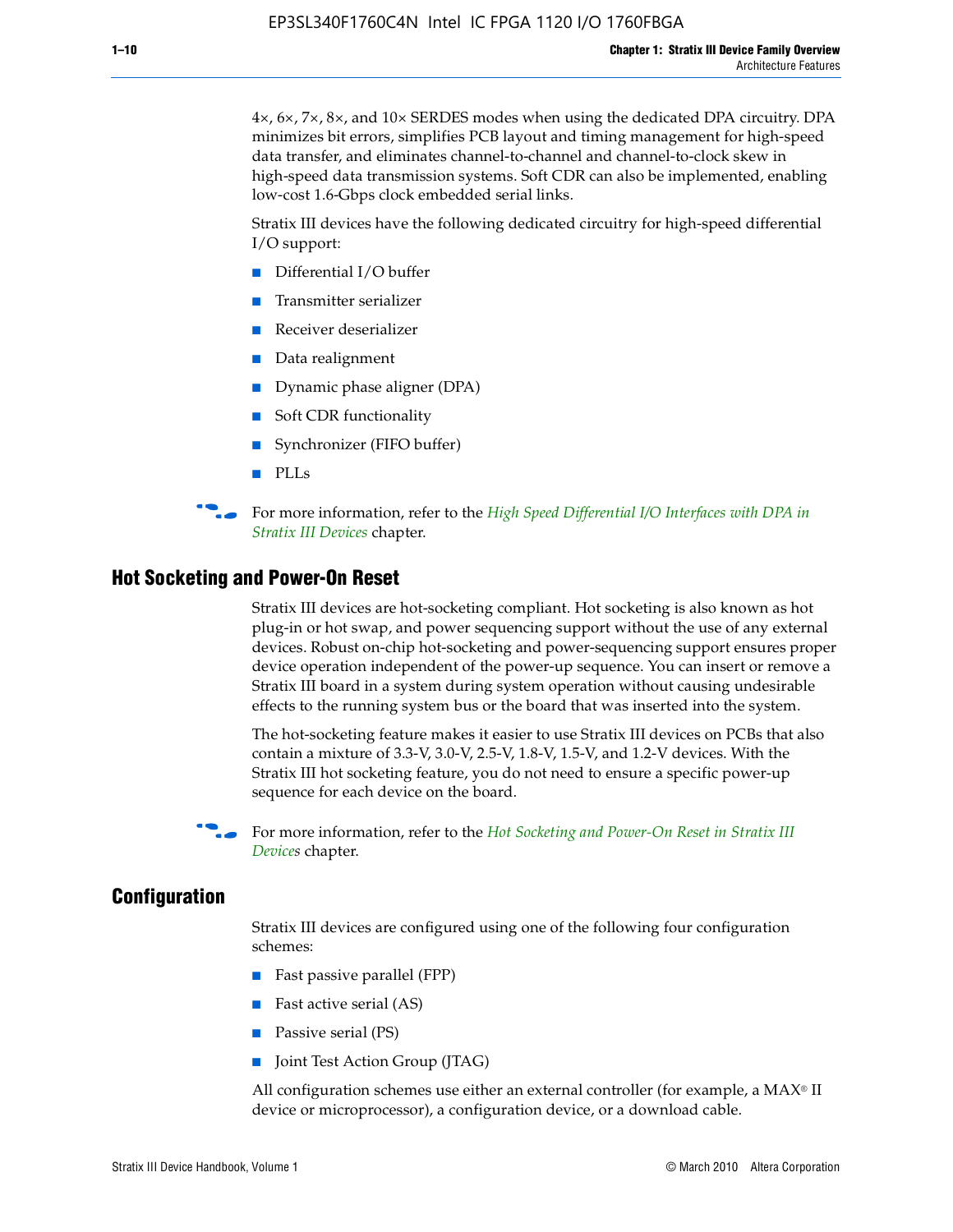Stratix III devices support configuration data decompression, which saves configuration memory space and time. This feature allows you to store compressed configuration data in configuration devices or other memory and transmit this compressed bitstream to Stratix III devices. During configuration, the Stratix III device decompresses the bitstream in real time and programs its SRAM cells.

Stratix III devices support decompression in the FPP when using a MAX II device/microprocessor plus flash, fast AS, and PS configuration schemes. The Stratix III decompression feature is not available in the FPP when using the enhanced configuration device and JTAG configuration schemes.

For more information, refer to the *[Configuring Stratix III Devices](http://www.altera.com/literature/hb/stx3/stx3_siii51011.pdf)* chapter.

# **Remote System Upgrades**

Stratix III devices feature remote system upgrade capability, allowing error-free deployment of system upgrades from a remote location securely and reliably. Soft logic (either the Nios embedded processor or user logic) implemented in a Stratix III device can download a new configuration image from a remote location, store it in configuration memory, and direct the dedicated remote system upgrade circuitry to initiate a reconfiguration cycle. The dedicated circuitry performs error detection during and after the configuration process, and can recover from an error condition by reverting back to a safe configuration image, and provides error status information. This dedicated remote system upgrade circuitry is unique to Stratix series FPGAs and helps to avoid system downtime.



**For more information, refer to the** *[Remote System Upgrades with Stratix III Devices](http://www.altera.com/literature/hb/stx3/stx3_siii51012.pdf)* chapter.

# **IEEE 1149.1 (JTAG) Boundary-Scan Testing**

Stratix III devices support the JTAG IEEE Std. 1149.1 specification. The Boundary-Scan Test (BST) architecture offers the capability to test pin connections without using physical test probes and capture functional data while a device is operating normally. Boundary-scan cells in the Stratix III device can force signals onto pins or capture data from pin or logic array signals. Forced test data is serially shifted into the boundary-scan cells. Captured data is serially shifted out and externally compared to expected results. In addition to BST, you can use the IEEE Std. 1149.1 controller for Stratix III device in-circuit reconfiguration (ICR).

For more information, refer to the *IEEE 1149.1 (JTAG) Boundary Scan Testing in [Stratix III Devices](http://www.altera.com/literature/hb/stx3/stx3_siii51013.pdf)* chapter.

# **Design Security**

Stratix III devices are high-density, high-performance FPGAs with support for 256-bit volatile and non-volatile security keys to protect designs against copying, reverse engineering, and tampering. Stratix III devices have the ability to decrypt a configuration bitstream using the Advanced Encryption Standard (AES) algorithm, an industry standard encryption algorithm that is FIPS-197 certified and requires a 256-bit security key.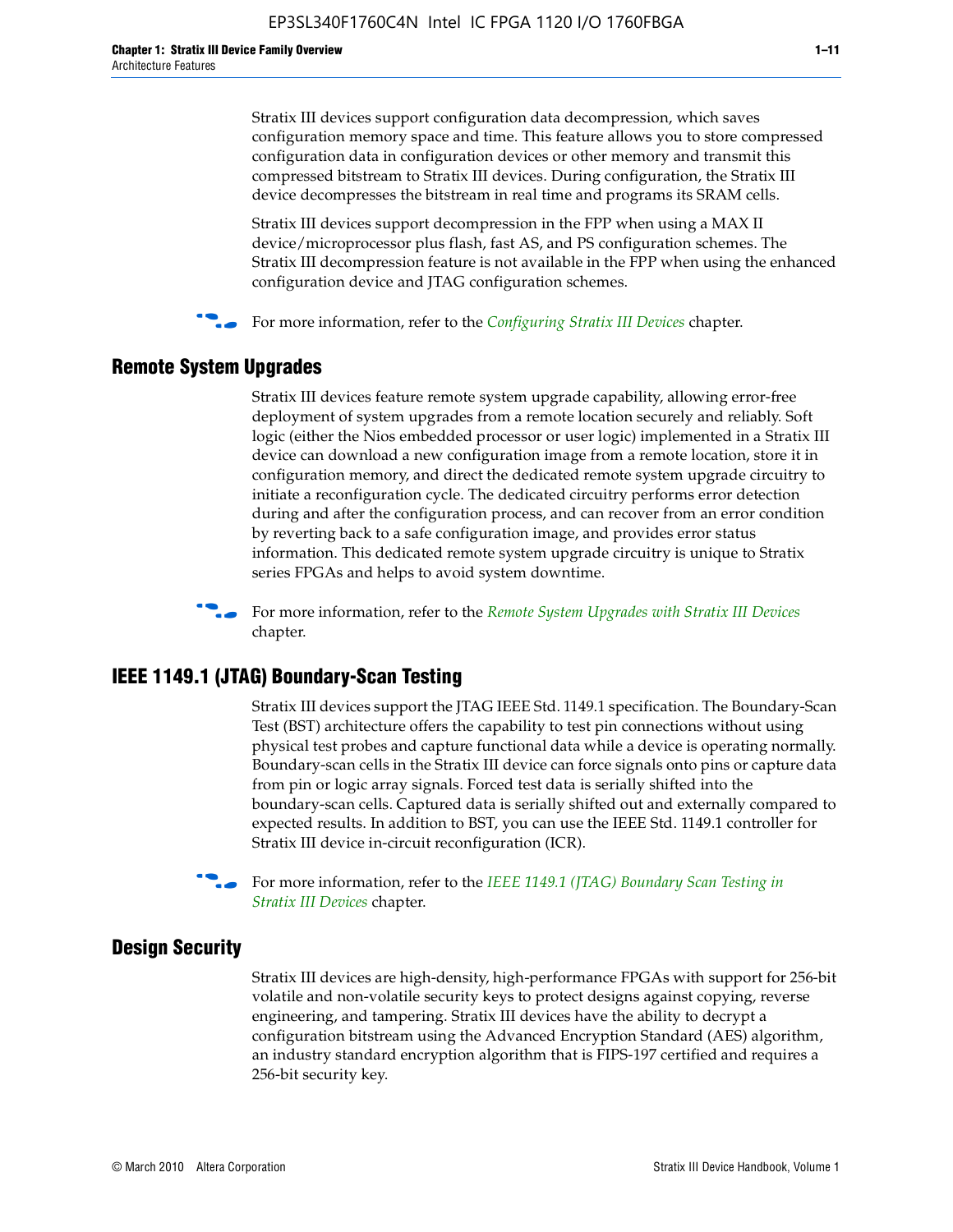The design security feature is available when configuring Stratix III FPGAs using the fast passive parallel (FPP) configuration mode with an external host (such as a MAX II device or microprocessor), or when using fast active serial (AS) or passive serial (PS) configuration schemes.

f For more information about the design security feature, refer to the *[Design Security in](http://www.altera.com/literature/hb/stx3/stx3_siii51014.pdf)  [Stratix III Devices](http://www.altera.com/literature/hb/stx3/stx3_siii51014.pdf)* chapter.

## **SEU Mitigation**

Stratix III devices have built-in error detection circuitry to detect data corruption due to soft errors in the configuration random-access memory (CRAM) cells. This feature allows all CRAM contents to be read and verified continuously during user mode operation to match a configuration-computed CRC value. The enhanced CRC circuit and frame-based configuration architecture allows detection and location of multiple, single, and adjacent bit errors which, in conjunction with a soft circuit supplied as a reference design, allows don't-care soft errors in the CRAM to be ignored during device operation. This provides a steep decrease in the effective soft error rate, increasing system reliability.

On-chip memory block SEU mitigation is also offered using the ninth bit and a configurable megafunction in the Quartus II software for MLAB and M9K blocks while the M144K memory blocks have built-in error correction code (ECC) circuitry.

For more information about the dedicated error detection circuitry, refer to the *SEU [Mitigation in Stratix III Devices](http://www.altera.com/literature/hb/stx3/stx3_siii51015.pdf)* chapter.

#### **Programmable Power**

Stratix III delivers Programmable Power, the only FPGA with user programmable power options balancing today's power and performance requirements. Stratix III devices utilize the most advanced power-saving techniques, including a variety of process, circuit, and architecture optimizations and innovations. In addition, user controllable power reduction techniques provide an optimal balance of performance and power reduction specific for each design configured into the Stratix III FPGA. The Quartus II software (starting from version 6.1) automatically optimizes designs to meet the performance goals while simultaneously leveraging the programmable power-saving options available in the Stratix III FPGA without the need for any changes to the design flow.

For more information about Programmable Power in Stratix III devices, refer to the following documents:

- *[Programmable Power and Temperature Sensing Diode in Stratix III Devices](http://www.altera.com/literature/hb/stx3/stx3_siii51016.pdf)* chapter
- *[AN 437: Power Optimization in Stratix III FPGAs](http://www.altera.com/literature/an/AN437.pdf)*
- *[Stratix III Programmable Power White Paper](http://www.altera.com/literature/wp/wp-01006.pdf)*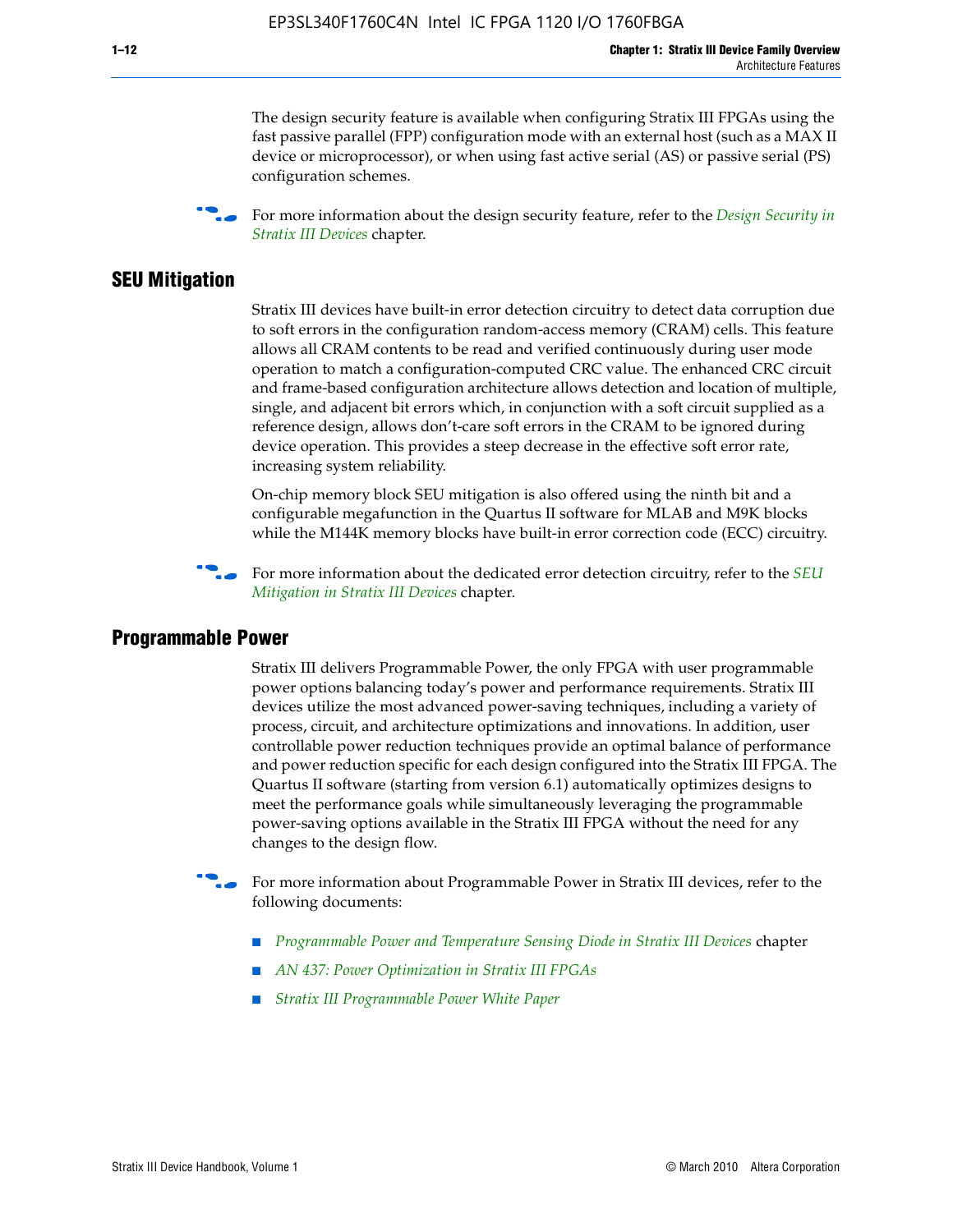# **Signal Integrity**

Stratix III devices simplify the challenge of signal integrity through a number of chip, package, and board level enhancements to enable efficient high-speed data transfer into and out of the device. These enhancements include:

- 8:1:1 user I/O/Gnd/V<sub>cc</sub> ratio to reduce the loop inductance in the package
- Dedicated power supply for each I/O bank, limit of I/Os is 24 to 48 I/Os per bank, to help limit simultaneous switching noise
- Programmable slew-rate support with up to four settings to match desired I/O standard, control noise, and overshoot
- Programmable output-current drive strength support with up to six settings to match desired I/O standard performance
- Programmable output-delay support to control rise/fall times and adjust duty cycle, compensate for skew, and reduce simultaneous switching outputs (SSO) noise
- Dynamic OCT with auto calibration support for series and parallel OCT and differential OCT support for LVDS I/O standard on the left/right banks
- For mor[e](http://www.altera.com/literature/hb/qts/quartusii_handbook.pdf) information about SI support in the Quartus II software, refer to the *[Quartus II Handbook](http://www.altera.com/literature/hb/qts/quartusii_handbook.pdf)*.

For more information about how to use the various configuration, PLL, external memory interfaces, I/O, high-speed differential I/O, power, and JTAG pins, refer to the *[Stratix III Device Family Pin Connection Guidelines](http://www.altera.com/literature/dp/stx3/PCG-01004.pdf)*.

# **Reference and Ordering Information**

The following section describes Stratix III device software support and ordering information.

# **Software Support**

Stratix III devices are supported by the Altera Quartus II design software, version 6.1 and later, which provides a comprehensive environment for system-on-a-programmable-chip (SOPC) design. The Quartus II software includes HDL and schematic design entry, compilation and logic synthesis, full simulation and advanced timing analysis, SignalTap® II logic analyzer, and device configuration.

**for more information about the [Quartus II](http://www.altera.com/literature/hb/qts/quartusii_handbook.pdf) software features, refer to the** *Quartus II* **<b>For all 2** *[Handbook](http://www.altera.com/literature/hb/qts/quartusii_handbook.pdf)*.

The Quartus II software supports a variety of operating systems. The specific operating system for the Quartus II software can be obtained from the Quartus II **Readme.txt** file or the *[Operating System Support](http://www.altera.com/support/software/os_support/oss-index.html)* section of the Altera website. It also supports seamless integration with industry-leading EDA tools through the NativeLink® interface.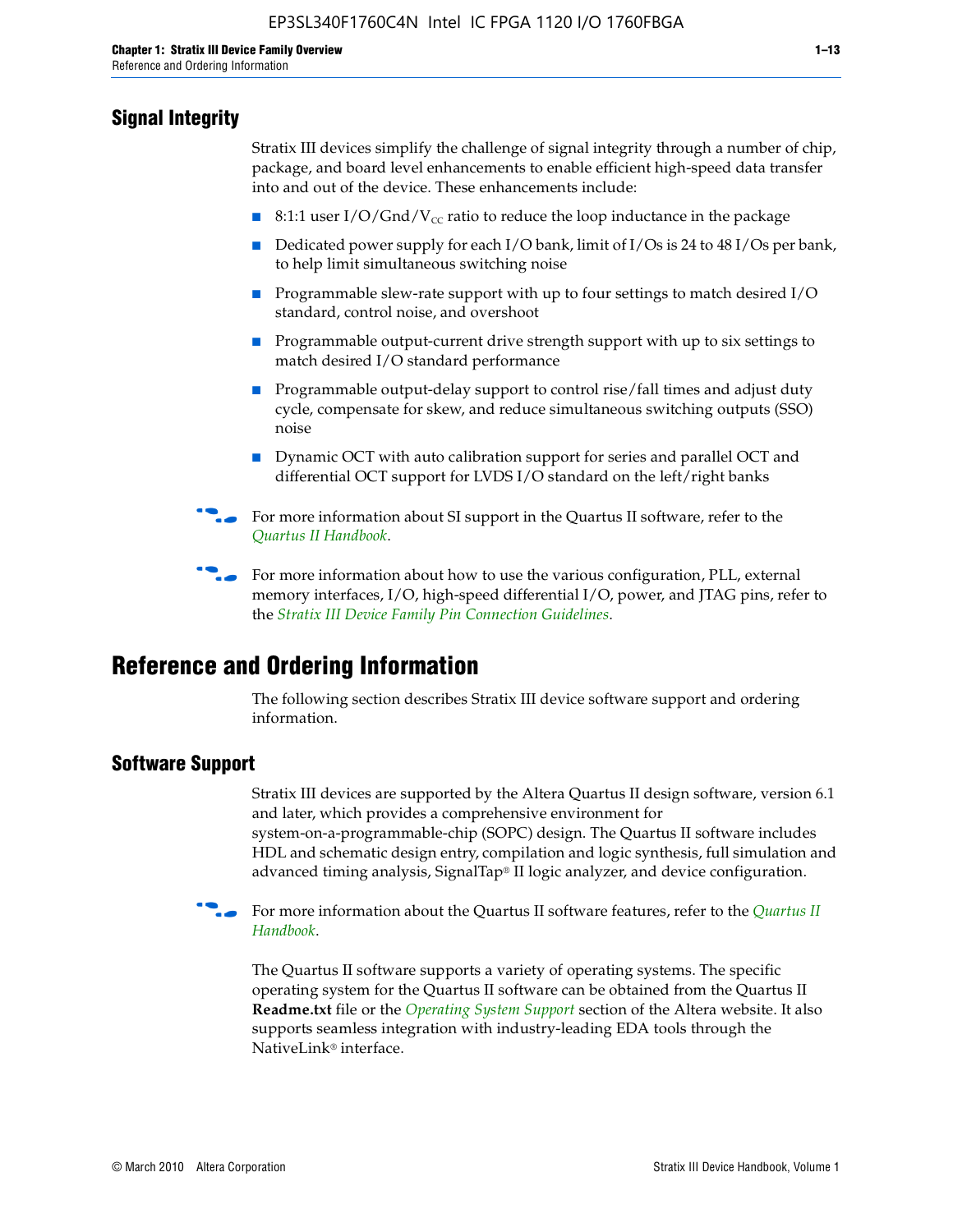# **Ordering Information**

Figure 1–1 shows the ordering codes for Stratix III devices.

For more information about a specific package, refer to the *Stratix III Device Package [Information](http://www.altera.com/literature/hb/stx3/stx3_siii51017.pdf)* chapter.





# **[C](http://www.altera.com/literature/hb/stx3/stx3_siii51012.pdf)hapter Revision History**

Table 1–6 lists the revision history for this chapter.

| <b>Table 1–6.</b> Chapter Revision History (Part 1 of 2) |  |  |  |  |  |
|----------------------------------------------------------|--|--|--|--|--|
|----------------------------------------------------------|--|--|--|--|--|

| <b>Date</b>       | <b>Version</b> | <b>Changes Made</b>                                          |
|-------------------|----------------|--------------------------------------------------------------|
|                   |                | Updated for the Quartus II software version 9.1 SP2 release: |
| <b>March 2010</b> | 1.8            | <b>u</b> Updated Table $1-2$ .                               |
|                   |                | ■ Updated "I/O Banks and I/O Structure" section.             |
| May 2009          | 1.7            | Updated "Software" and "Signal Integrity" sections.          |
|                   |                | ■ Updated "Features" section.                                |
| February 2009     | 1.6            | <b>u</b> Updated Table $1-1$ .                               |
|                   |                | Removed "Referenced Documents" section.                      |
|                   |                | ■ Updated "Features" section.                                |
| October 2008      | 1.5            | ■ Updated Table $1-1$ and Table $1-5$ .                      |
|                   |                | Updated New Document Format.                                 |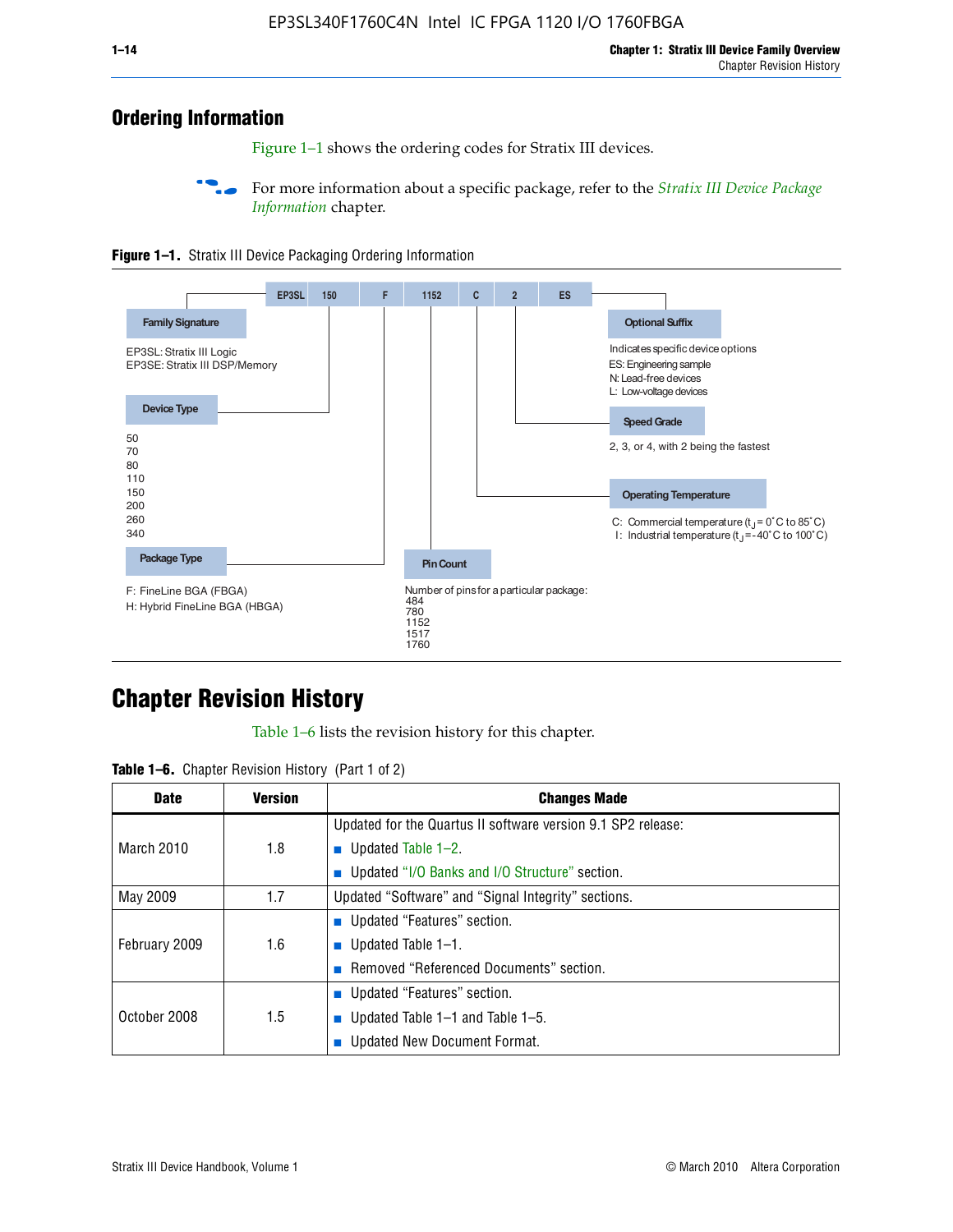#### Table 1–6. Chapter Revision History (Part 2 of 2)

| <b>Date</b>   | <b>Version</b> | <b>Changes Made</b>                                                                             |
|---------------|----------------|-------------------------------------------------------------------------------------------------|
|               |                | <b>Updated "Introduction".</b>                                                                  |
|               |                | $\blacksquare$ Updated Table 1-1.                                                               |
|               |                | ■ Updated Table $1-2$ .                                                                         |
| May 2008      | 1.4            | Added Table 1-5.<br>m.                                                                          |
|               |                | ■ Updated "Reference and Ordering Information".                                                 |
|               |                | ■ Updated package type information in Figure $1-1$ .                                            |
| November 2007 | 1.3            | $\blacksquare$ Updated Table 1-1.                                                               |
|               |                | ■ Updated Table $1-2$ .                                                                         |
|               |                | $\blacksquare$ Minor typo fixes.                                                                |
| October 2007  | 1.2            | Added Table 1-4.                                                                                |
|               |                | Added section "Referenced Documents".                                                           |
|               |                | Added live links for references.                                                                |
| May 2007      | 1.1            | Minor formatting changes, fixed PLL numbers and ALM, LE and MLAB bit counts in<br>Table $1-1$ . |
| November 2006 | 1.0            | Initial Release.                                                                                |